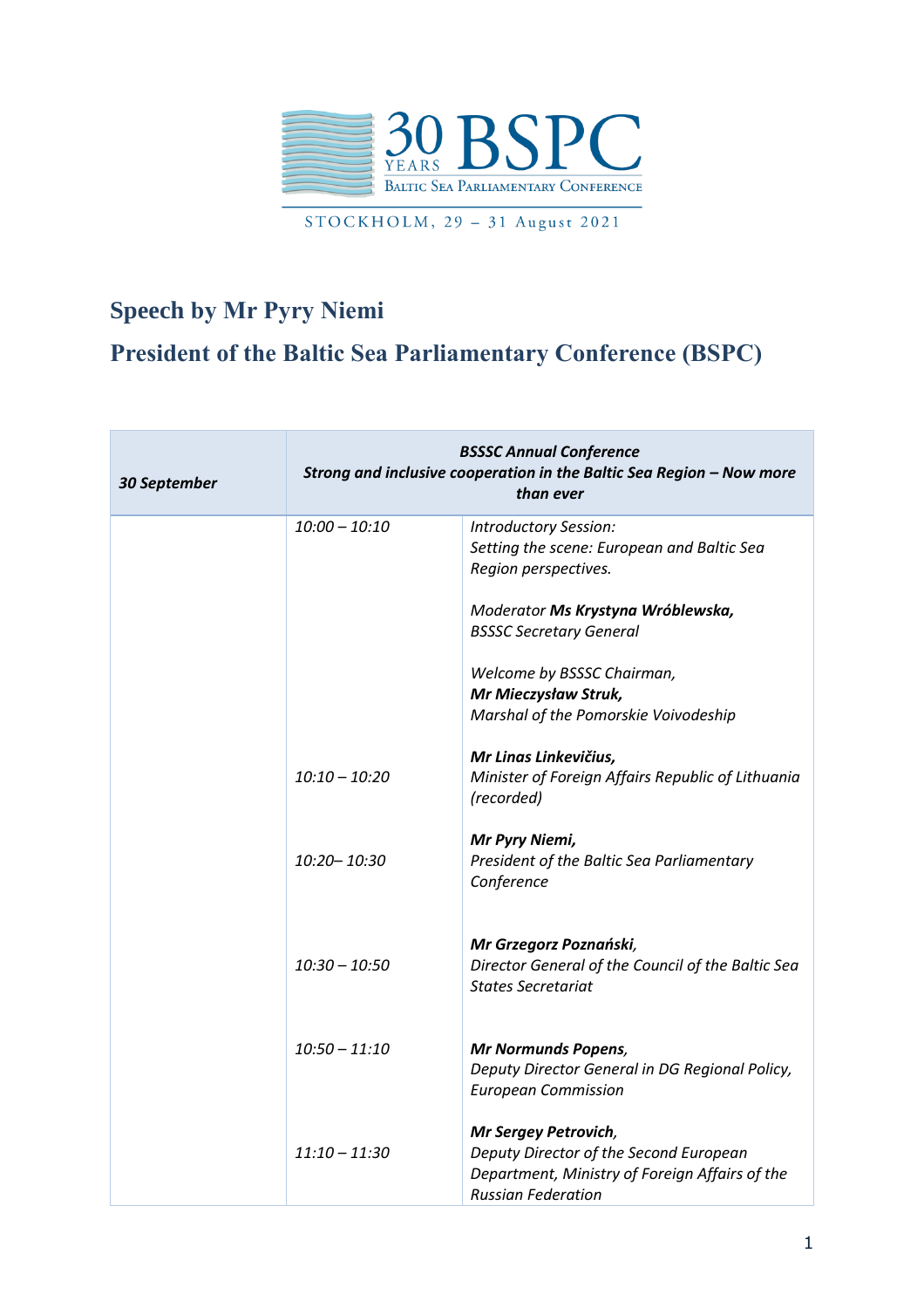Dear Marshal and Chairman of the BSSSC Struk, excellencies, colleagues, government representatives and friends,

It is a great pleasure for me to address you all online today. Of course, I would very much have preferred to be meeting all of you in person and face to face.

I am happy that the current pandemic situation is not stopping us from holding events such as the annual conferences of our organizations. Especially now, when we can hardly predict the implementation of large events in the long term due to the increased infection rates, it is all the more necessary that these events take place.

The COVID-19 pandemic requires enhanced cooperation among all levels of society and various stakeholders. As several regions begin to deal with the second wave of COVID-19, we have a crucial role in shaping our response to the pandemic, through legislative, policymaking, oversight and advocacy roles.

Moreover, due to the global nature of the crisis, and the deep interconnectedness of societies and economies, we crucially need close cooperation on an international and regional level for a coordinated approach rooted in solidarity and mutual support.

That is why I am very grateful to you, Marshal Struk, as Chairman of the BSSSC, for addressing the parliamentarians of the Baltic Sea region with the core concerns and current focus topics of the BSSSC during our annual conference on 24 August. We are pursuing similar goals and objectives and I am confident that we will make significant progress in these areas through synergies in our approaches.

Since you know the main results of the 29<sup>th</sup> BSPC from yesterday's meeting of your board, I would like to concentrate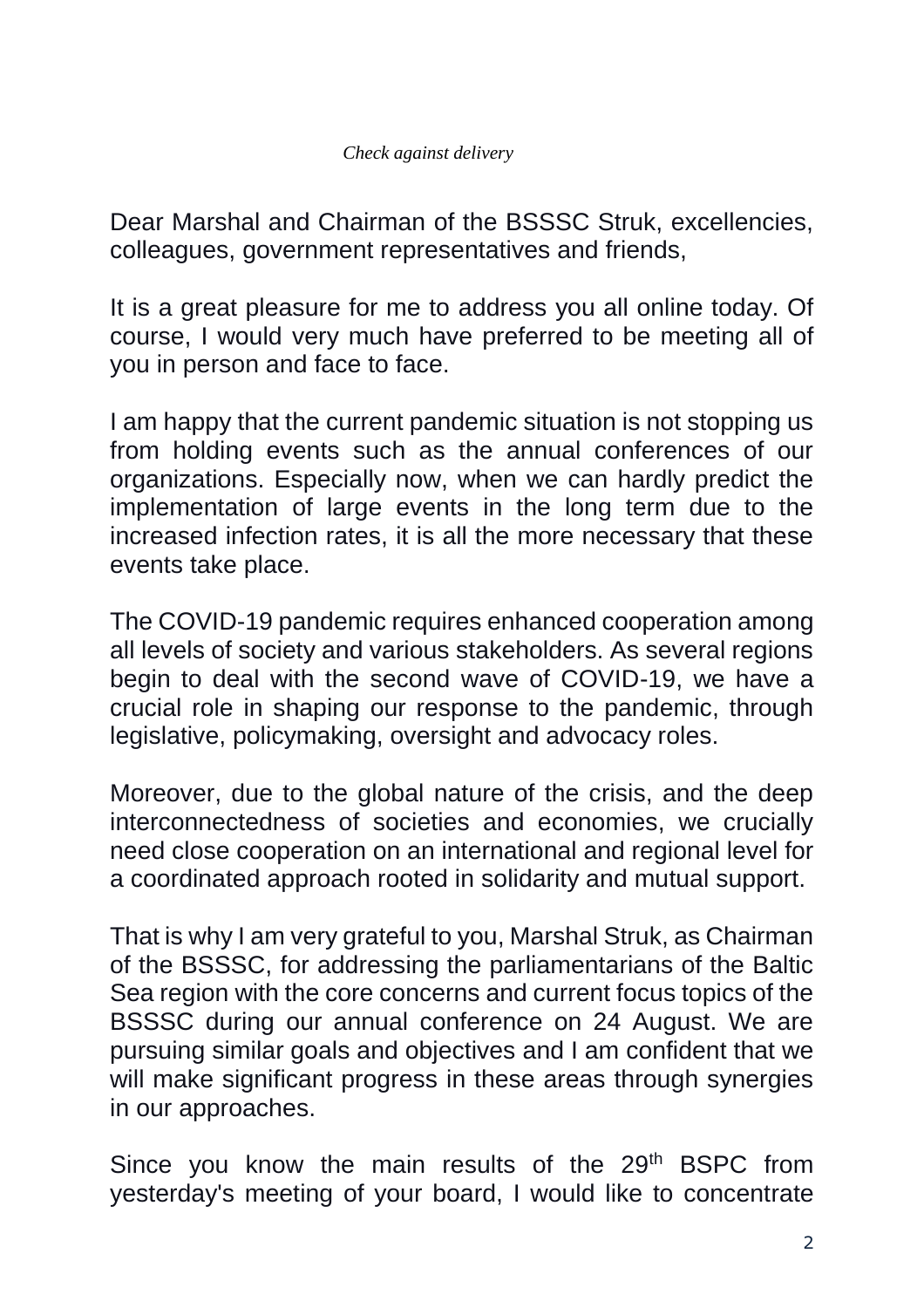today on the priorities of the Swedish BSPC Presidency, which we want to discuss at our 30th annual conference from 29 to 31 August 2021 in Stockholm.

During our Presidency, we will focus on sustainable democracy and how to face common challenges in a changing world.

We do not only want to emphasise that because of the Swedish Parliament's celebration of 100 years of democracy.

We see the more than urgent need to address not only the preservation of our livelihoods but also the fundamental issues of democratic coexistence due to

– the demanding challenges currently threatening our livelihoods and our coexistence,

– the rapidly changing communication structures and media landscapes as well as the worrying interventions in the democratic forms of several countries,

– the intensification of violent conflicts and the noticeable increase in human rights violations

We wish all those fighting for democracy and more democratic structures in their countries that they find peaceful success.

The severe challenges of COVID-19 have also brought fundamental issues of our coexistence with our neighbours into public debate.

For that very reason, we should learn from each other's experiences in overcoming the crisis. We should not only keep an eye on our own countries but rely more on best practice examples in the future.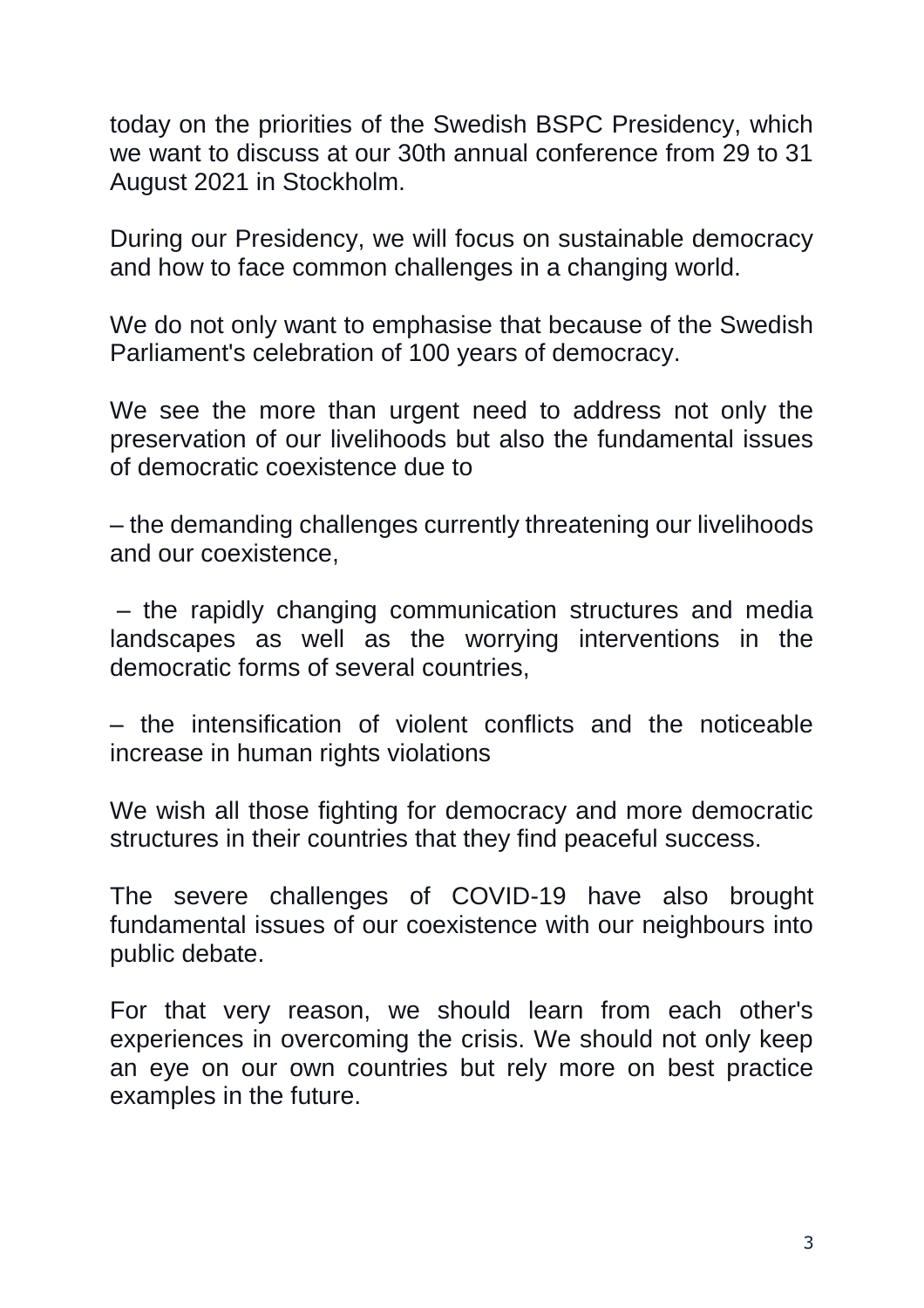Especially in times like these, it is essential to keep reminding ourselves what a valuable asset we have in our democracies and how important it is to defend their cornerstones.

We cannot highlight enough the importance of democracy and the need to strengthen the parliamentary dimension in our countries.

Democratic institutions, strong cooperation and environmental and social sustainability are the foundation of the BSPC's work. Preserving these are clear priorities of the Swedish Presidency.

During the upcoming year, we will focus on four areas related to achieving sustainable democracy:

**First of all**, we want to concentrate our joint work on peaceful and reliable neighbourliness and intense cooperation built on participation and trust in the democratic system.

*That is why we have reaffirmed in our resolution the urgent call and the expectation that all Baltic Sea States continue to make every effort to ensure the Baltic Sea Region maintains its close and intense cooperation. We have underlined that the basis of our collaboration – international law, mutual understanding, trust, democratic values, the rule of law, human rights as well as equal opportunities for all - is of particular importance.*

Around us, we see various new forms of political engagement, and during our Swedish BSPC Presidency, we will focus specifically on youth and the role of civil society.

I am glad that these aspects are also at the heart of the BSSSC's work. With current challenges decreasing trust in traditional democratic mechanisms, you have pointed out the demand for an even more active and concerted approach. I also appreciate very much that you already realised a seminar on democracy and a youth event back-to-back to your Annual Conference, to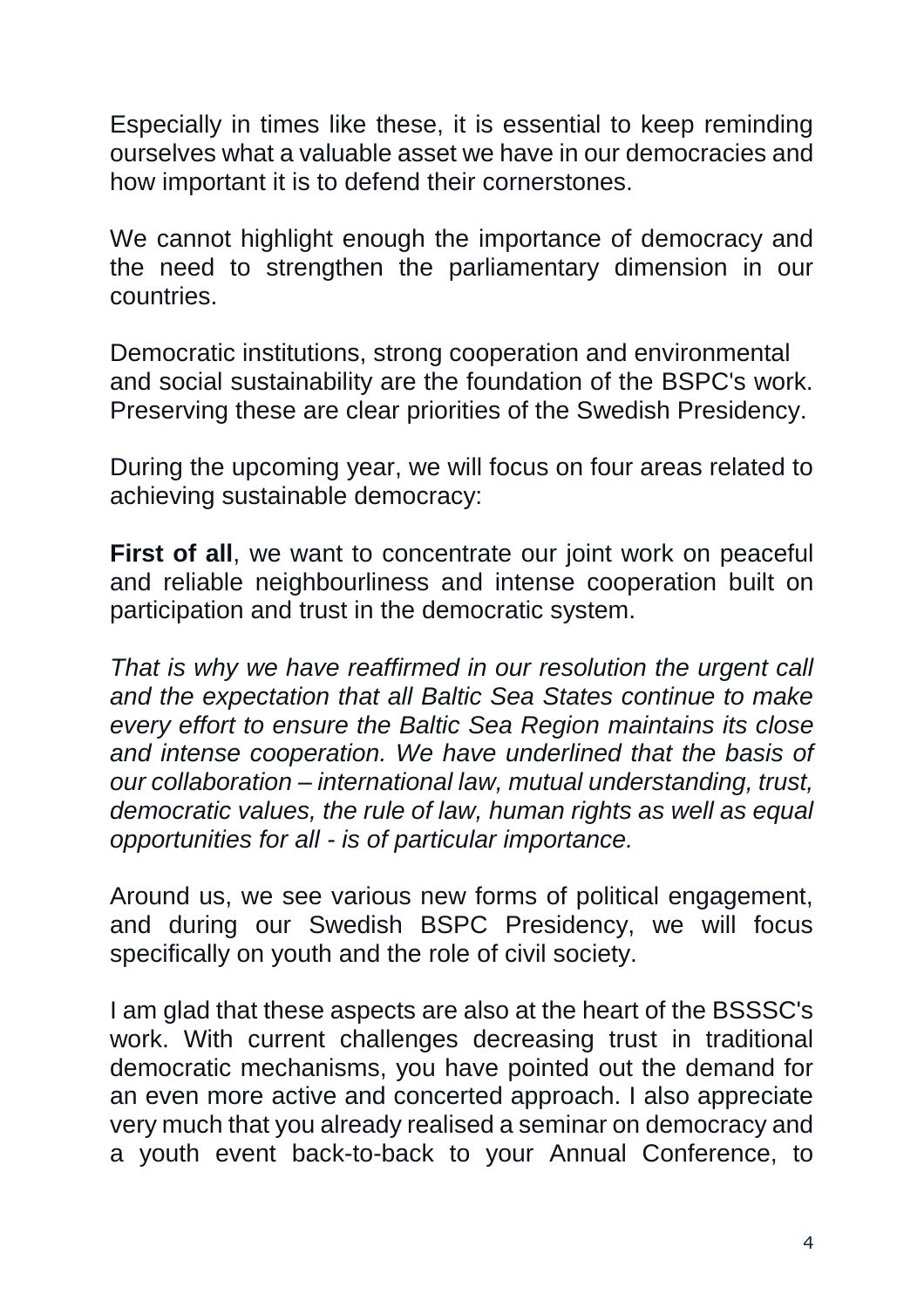involve young people in our consultations even more strongly and topic-oriented. We are looking at similar steps.

We consider the BSSSC in terms of youth involvement - through board meetings, youth camps and back-to-back events for the annual conference - as well as the Nordic Youth Council as best practice examples of youth work in the Baltic Sea Region.

We are optimistic that the current focus of the Lithuanian CBSS Presidency on youth inclusion and the Baltic Youth Platform established by the CBSS - will bring significant progress in the representation of young people in institutions and decisionmaking processes in the Baltic Sea region. The BSPC has repeatedly called for that.

**The second theme** we want to explore in greater depth during our Presidency is the issue of democracy in a changing media landscape. Digitisation, disinformation and fake news are playing an increasingly important role in our daily lives. So, it is now more important than ever to protect free media and freedom of speech.

**Our third focal point** will be Adaptation to new demographics and challenges to the welfare model.

The demographic situation in the Baltic Sea Region is changing. The question is how to best adapt to this and how this will challenge our welfare model. How are urbanisation, an ageing population and labour shortages connected to trust in public institutions, social and regional equality and young people's opportunities? How can we, in the Baltic Sea Region, tackle these challenges sustainably and democratically?

**Our fourth pillar** is a theme where the BSPC has a long tradition of commitment and engagement: the environment.

*For many years, we have repeatedly addressed far-reaching demands to our governments to protect our natural life resources*